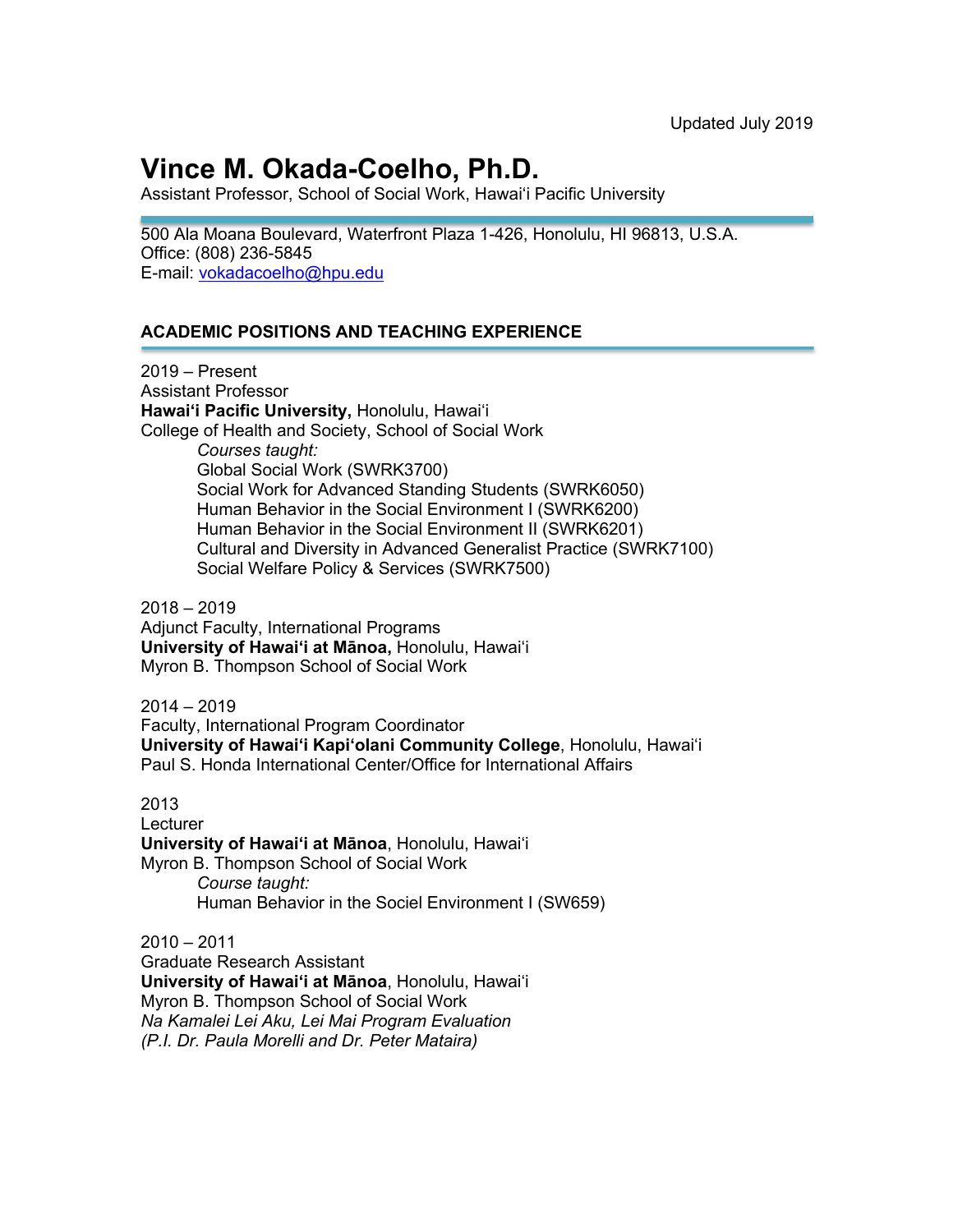2009, 2010 Teaching Assistant **University of Hawaiʻi at Mānoa**, Honolulu, Hawaiʻi Myron B. Thompson School of Social Work

*Course taught:* Human Behavior in the Social Environment I (SW659) (Supervised by Dr. Peter Mataira)

2008 – 2011 Graduate Research Assistant **University of Hawaiʻi at Mānoa**, Honolulu, Hawaiʻi Myron B. Thompson School of Social Work Federal Eligibility Quality Assurance Center, Hawaiʻi State Department of Human **Services** 

2005 – 2006 Graduate Assistant/Program Manager **University of Southern California**, Los Angeles, California Marshall School of Business, PRIME/PM (Professionals and Managers) Global MBA Programs

## **EDUCATIONAL BACKGROUND**

2013

**Doctor of Philosophy (Ph.D.) in Social Welfare University of Hawaiʻi at Mānoa,** Honolulu, Hawaiʻi Myron B. Thompson School of Social Work

2008

**Social Change Program** (Certificate) **Brown University**, Providence, Rhode Island, Institute for Humane Studies

2006

**Asia Pacific Leadership Program** (Certificate) **East-West Center**, Honolulu, Hawaiʻi

2006

**Master of Policy, Planning and Management (M.P.P.M.) University of Southern California**, Los Angeles, California Sol Price School of Public Policy

2000

**Bachelor of Science in Recreation Professionals, Planning Montclair State University,** Montclair, New Jersey College of Education and Human Services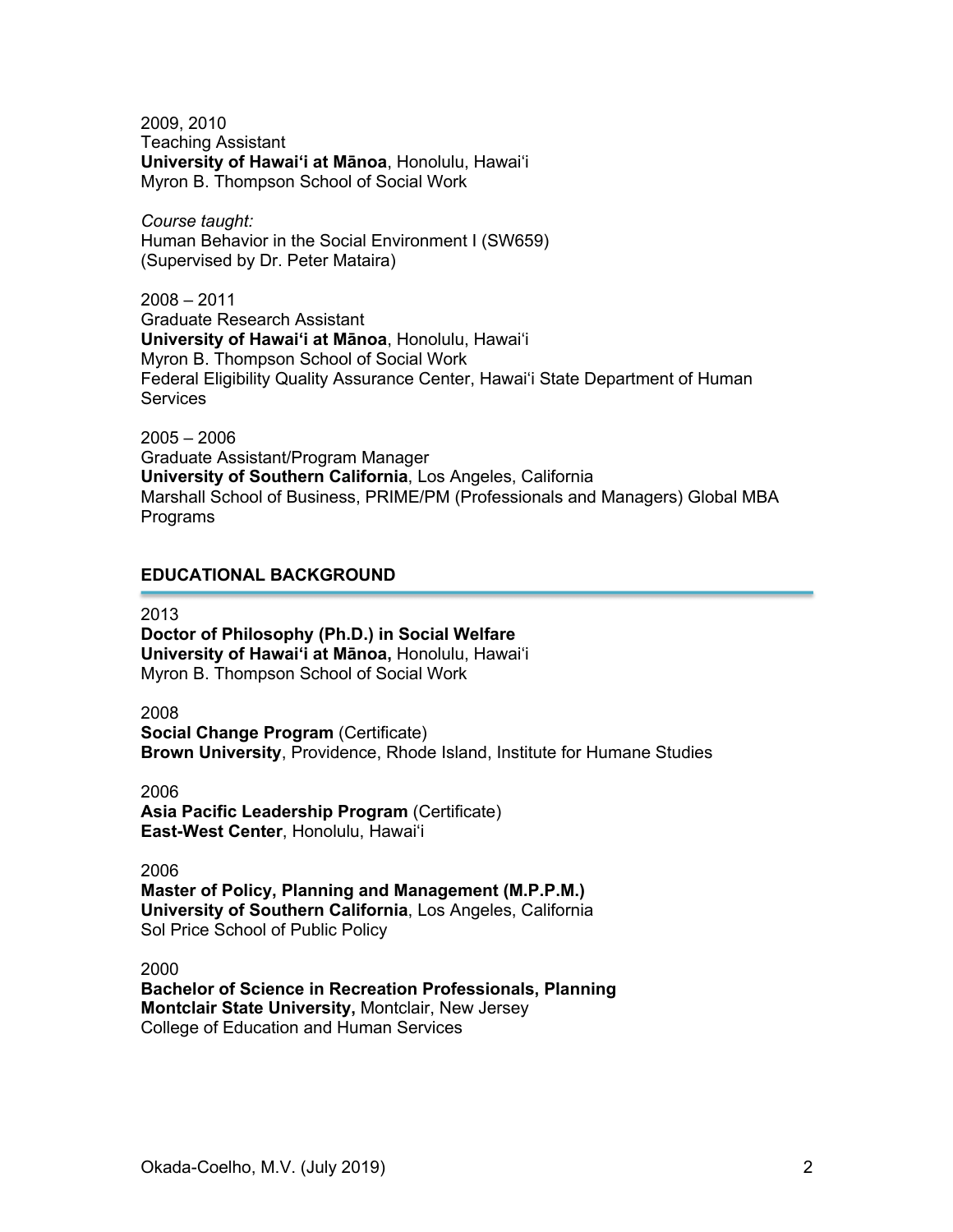#### **PUBLICATION**

**Okada**, M.V. (2012). The plight of Ainu, indigenous people of Japan. Journal of Indigenous Social Development, 1(1), 1-14.

#### **THESES**

- **Okada, M.V.** (2013). In search of Ainu voices: the future of Japan's indigenous people *— usa okay utar uaynukor wa, pirka horari, sasuysir pakno situri kuni.* Unpublished doctoral dissertation, University of Hawaiʻi at Mānoa. (Chair: Dr. Paula Morelli)
- **Okada, M.V.** (2006). Hawaiʻi's public schools. Unpublished master's thesis, University of Southern California.
- Chun, J., McCarty, S., Naghshineh, I., **Okada, M.V.**, Takahashi, T., & Wan, A. (2006). Prisoner's reentry program in California. Unpublished master's thesis, University of Southern California.

#### **REVIEWING ACTIVITIES**

| 2019 | Reviewer, AlterNative: An International Journal of Indigenous<br><b>People</b>                                                      |
|------|-------------------------------------------------------------------------------------------------------------------------------------|
| 2016 | 2013 – Present Advising Editor, Journal of Indigenous Social Development<br>Reviewer, Alphaville - Journal of Film and Screen Media |

#### **RESEARCH FUNDING SUPPORT**

2019 (Pending) **Funds for the promotion of joint international research of Kakenhi (Grants-in-Aid for Scientific Research).** A research on structured poverty of youth and regional revitalization in remote island regions of. Economically advanced countries. (P.I.- Professor Ju Kaneko, Meiji Gakuin University, Faculty of Social Work).

#### **CONFERENCES PRESENTATIONS**

- Fernelius, T., Narisawa, M., Nishida, J., & **Okada-Coelho, M.V.** (2019, November). Learning concepts of 'ohana, aloha, kuleana and pono for Japanese, Ainu and Okinawans. Paper presented at the International Conference on Education and Social Justice, November 9-11, Honolulu, Hawai'i.
- **Okada-Coelho, M.V.** (2019, September). Current issues and challenges of Ainu, implication on social work education and practice in Japan. Invited for a presentation on the pre-conference workshop at the 25<sup>th</sup> Asia-Pacific Joint Regional Social Work Conference, September 17-20, Bengaluru, India.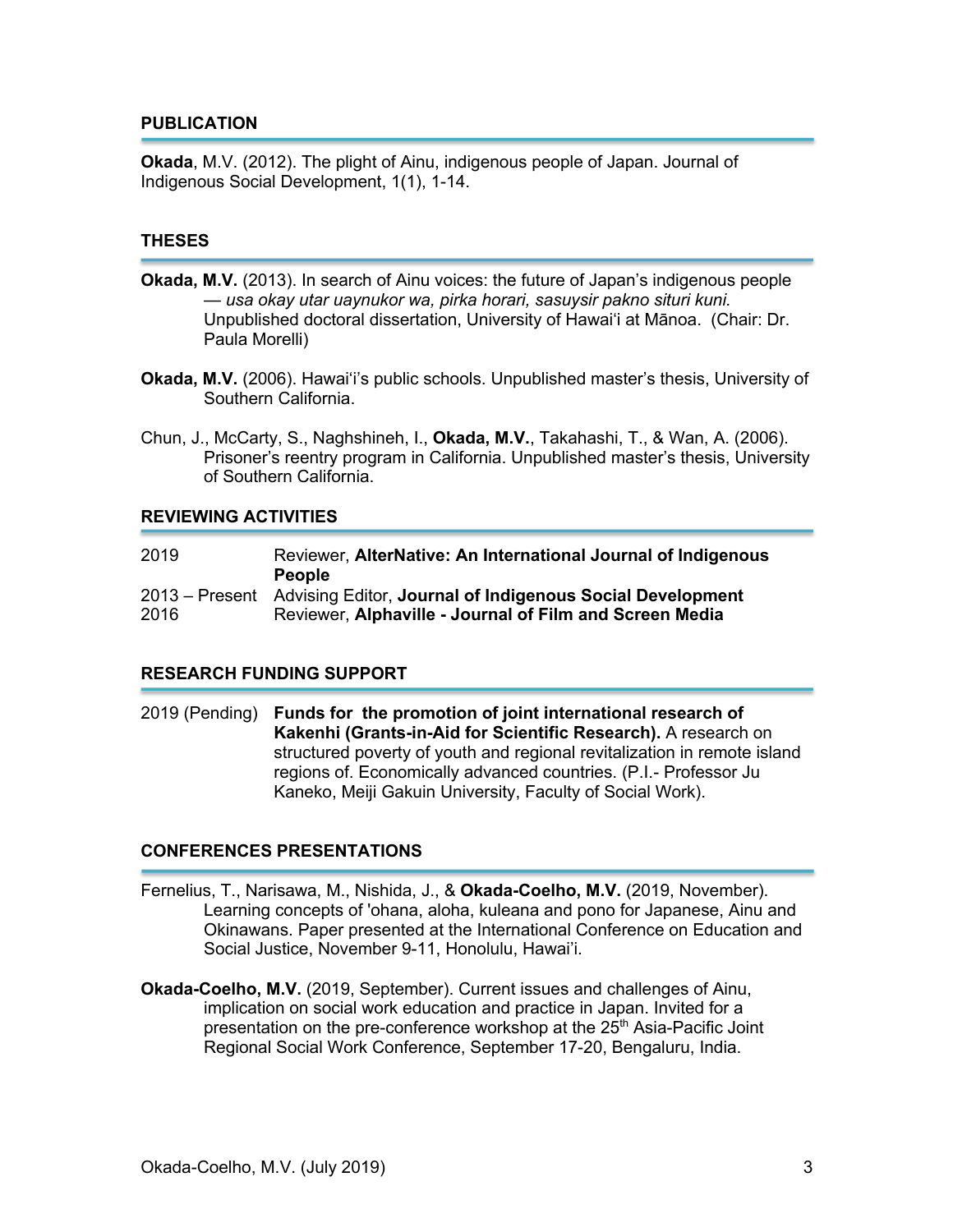- **Okada-Coelho, M.V.** (2016, October). The Change Academy: nurturing the next generation who can ultimately make a difference in society. Poster presented at the School of the Future Conference, October 3-4, Honolulu, Hawai'i.
- Chang, E., & **Okada, M.V.** (2014, September). The East-West Center arts program: recent initiatives. In Feltz, W. Chairperson, the 2014 East-West Center/East-West Center Association International Conference, September 17-19, Okinawa.
- **Okada, M.V.** (2012, November). The plight of Ainu, indigenous people of Japan. Paper presented at the International Social Work Conference, November 28-30, Penang, Malaysia.
- Daigle, M., **Okada, M.V.**, Wang, Y., & Yanagisawa, T. (2011, June). Cross-connecting citizen movements in Japan: an exploration in legal mobilization methods and results. In Levin, M. Chairperson, The Law and Society Association Annual Meeting, June 2-5, San Francisco, California.
- **Okada, M.V.** (2011, March). The Ainu, Japan's indigenous people: current issues and the historical paradigm shift of Japan. Paper presented at the Asian Studies Graduate Student Conference, March 18-19, Long Beach, California.
- **Okada, M.V.** (2011, February). The Ainu, Japan's indigenous people: current issues and the historical paradigm shift of Japan. Paper presented at the East-West Center International Graduate Student Conference, February 17-18, Honolulu, Hawaiʻi.
- Abbas, S., Mataira, P., & **Okada, M.V.** (2009, November). Emphasizing indigenous knowledge into modern research: implication on social work education and practice in Asia Pacific. Paper presented at the Asia-Pacific Joint Regional Social Work Conference, November 11-13, Auckland, New Zealand.
- **Okada, M.V.** (2008, November). Stop elder abuse! community involvement and educational outreach efforts on elder abuse prevention. Poster presented at the East-West Center/East-West Center Association International Conference, November 13-15, Bali, Indonesia.
- Baasansuren, D., Clarke, A., Dudley, L., Fuimaono, V.M., Hu, Y., Nguyen, P.A., **Okada, M.V.**, & Oum, P. (2006, December). A green dragon rises? Exploring alternative futures of China. Paper presented at the **East-West Center/East-West Center Association International Conference**, December 8-10, Hanoi, Vietnam.

#### **INVITED LECTURES, PANELS AND SEMINARS**

2019 Invited guest speaker, Ainu treasures: a living tradition in northern Japan. East-West Center Arts Program Retrospective Symposium, July 27-28, Honolulu, Hawai'i. 2019 Special seminar, The untold story: the Department of Justice internmentnt of people of Japanese ancestry. National Japanese American Historical Society, June 26-28, Honolulu, Hawai'i.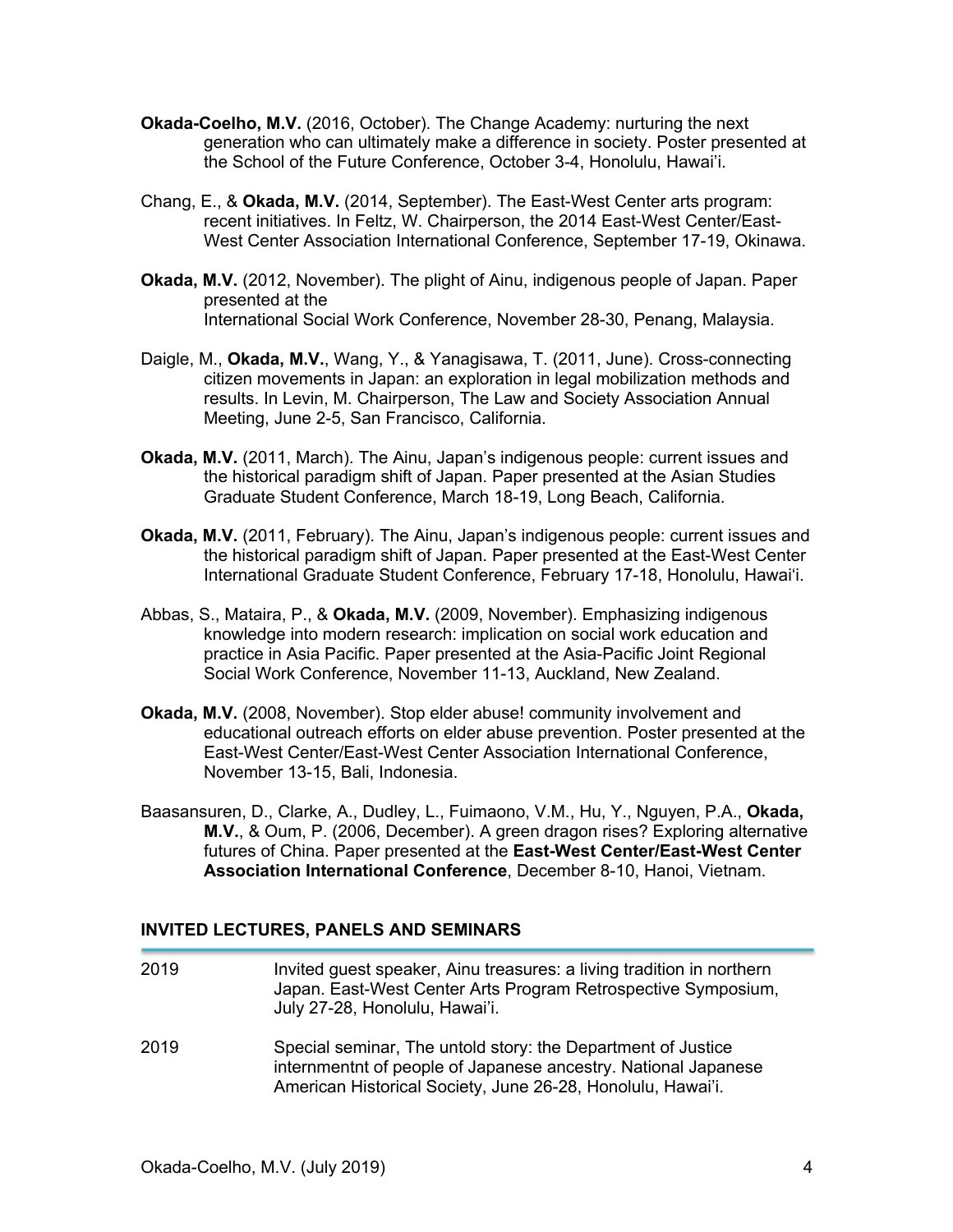| 2019           | Invited guest speaker, 'Aina-based education in Hawai'i, Tokyo<br>Woman's Christian University, May 23, Tokyo, Japan.                                                                                                              |
|----------------|------------------------------------------------------------------------------------------------------------------------------------------------------------------------------------------------------------------------------------|
| 2019           | Invited guest speaker, 'Aina-based education in Hawai'i, May 20,<br>Juntendo University, Tokyo, Japan.                                                                                                                             |
| 2018 - Present | Lecturer, Wayfinding workshop, The Change Academy, July, Kailua-<br>Kona, Hawai'i.                                                                                                                                                 |
| 2017 - Present | Facilitator, Social work seminar in Hawai'i orientation (for social work<br>students from Japan), University of Hawai'i at Mānoa, Myron B.<br>Thompson School of Social Work & Na Lei Aloha Foundation,<br>December, Tokyo, Japan. |
| 2017           | Invited guest lecturer, Heritage Class, sustainable lifestyle of Ainu<br>Punahou School, May 19, Honolulu, Hawai'i.                                                                                                                |
| 2016           | Invited guest lecturer, Arts of Oceania (ARTH1001)<br>Hawai'i Pacific University, October 27, Honolulu, Hawai'i.                                                                                                                   |
| 2016, 2017     | Lecturer, Critical thinking workshop, The Change Academy, July,<br>Honolulu, Hawai'i.                                                                                                                                              |
| 2016           | Invited guest lecturer, Social work practice in communities &<br>organizations (SW 631) University of Hawai'i at Mānoa, Myron B.<br>Thompson School of Social Work, April 12, Honolulu, Hawai'i.                                   |
| 2014, 2015     | Invited guest lecturer, Japanese language and culture (JPNS 290)<br>University of Hawai'i Kapi'olani Community College, February,<br>Honolulu, Hawai'i.                                                                            |
| 2013, 2014     | Invited guest lecturer, Qualitative research (SW 752)<br>University of Hawai'i at Mānoa, Myron B. Thompson School of Social<br>Work, March, Honolulu, Hawai'i.                                                                     |
| 2013           | Invited guest lecturer, Political inquiry and analysis (POL 390)<br>University of Hawai'i at Mānoa, Department of Political Science, July 3,<br>Honolulu, Hawai'i.                                                                 |
| 2013           | Invited guest speaker, Ainu 101<br>Hiroshima Heritage Study Group, May 25, Honolulu, Hawai'i.                                                                                                                                      |
| 2013           | Invited guest speaker, Ainu 101<br>East-West Center Arts Program at the art exhibit, Ainu treasures: a<br>living tradition in northern Japan, February 3, Honolulu, Hawai'i.                                                       |
| 2011           | Invited guest speaker, Global issues<br>International Studies Department, Tokai University, November 11,<br>Kanagawa, Japan.                                                                                                       |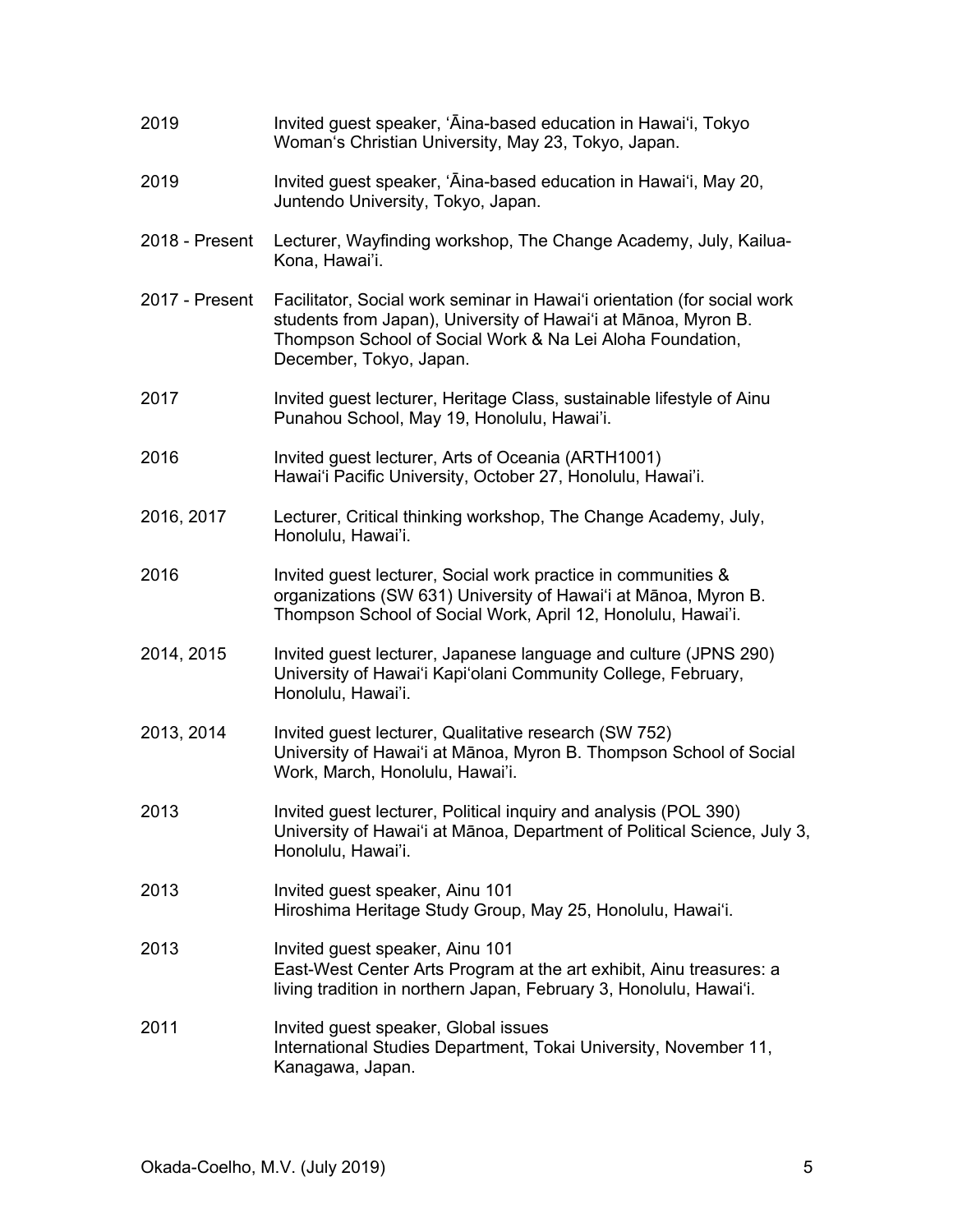- 2011 Present Seminar (facilitator), Social work seminar in Hawaiʻi (for social work students from Japan), University of Hawaiʻi at Mānoa, Myron B. Thompson School of Social Work & Na Lei Aloha Foundation, February-March, Honolulu, Hawai'i.
- 2009, 2010 Invited guest speaker, Leadership in Asia and Pacific University of Southern California, International Public Policy and Management Program, Price School of Public Policy, Los Angeles, California.
- 2009, 2010 Seminar (mentor), Social work seminar in Hawaiʻi (for social work students from Japan), University of Hawaiʻi at Mānoa, Myron B. Thompson School of Social Work & Na Lei Aloha Foundation, February-March, Honolulu, Hawai'i.

## **PROGRAM EVALUATION**

| 2011 | <b>Graduate Research Assistant</b>                                 |
|------|--------------------------------------------------------------------|
|      | (P.I.: Dr. Paula Morelli and Dr. Peter Mataira)                    |
|      | University of Hawai'i at Mānoa                                     |
|      | Lei Aku, Lei Mai Curriculum, Na Kamalei, Punalu'u, Hawai'i.        |
| 2006 | For Graduate Course PPD532L (P.I.: Dr. Jonathan van Speier),       |
|      | University of Southern California, Los Angeles, California         |
|      | Pan American Games, City of Rio de Janeiro, Brazil.                |
| 2006 | For Graduate Course PPD542 University of Southern California, Book |
|      | Fair, City of West Hollywood, California.                          |

### **HONORS AND AWARDS**

| $2012 - 2013$ | <b>Lampson Global Fund Recipient</b>                            |
|---------------|-----------------------------------------------------------------|
|               | Myron B. Thompson School of Social Work                         |
|               | University of Hawai'i at Mānoa                                  |
| $2011 - 2013$ | Tasuku Harada Scholarship in Japanese Studies Recipient         |
|               | Center for Japanese Studies, University of Hawai'i at Mānoa     |
| $2011 - 2013$ | <b>Nobumoto Tanahashi Fellowship Recipient</b>                  |
|               | Matsunaga Institute for Peace and Conflict Resolution           |
| $2010 - 2013$ | East-West Center Student Affiliate Program Fellowship Recipient |
| $2010 - 2013$ | Daniel Selvarajah Sanders Doctoral Award Recipient              |
|               | Myron B. Thompson School of Social Work                         |
|               | University of Hawai'i at Mānoa                                  |
| $2010 - 2013$ | June Naughton International Student Services Endowed            |
|               | <b>Scholarship Recipient</b>                                    |
|               | International Student Services, University of Hawai'i at Mānoa  |
| $2009 - 2010$ | <b>Sally Kanehe Lampson Scholarship Recipient</b>               |
|               | Myron B. Thompson School of Social Work                         |
|               | University of Hawai'i at Mānoa                                  |
| 2008          | <b>Social Change Program Scholarship</b>                        |
|               | The Institute for Humane Studies                                |
| 2006          | Asia Pacific Leadership Program Scholarship, East-West Center   |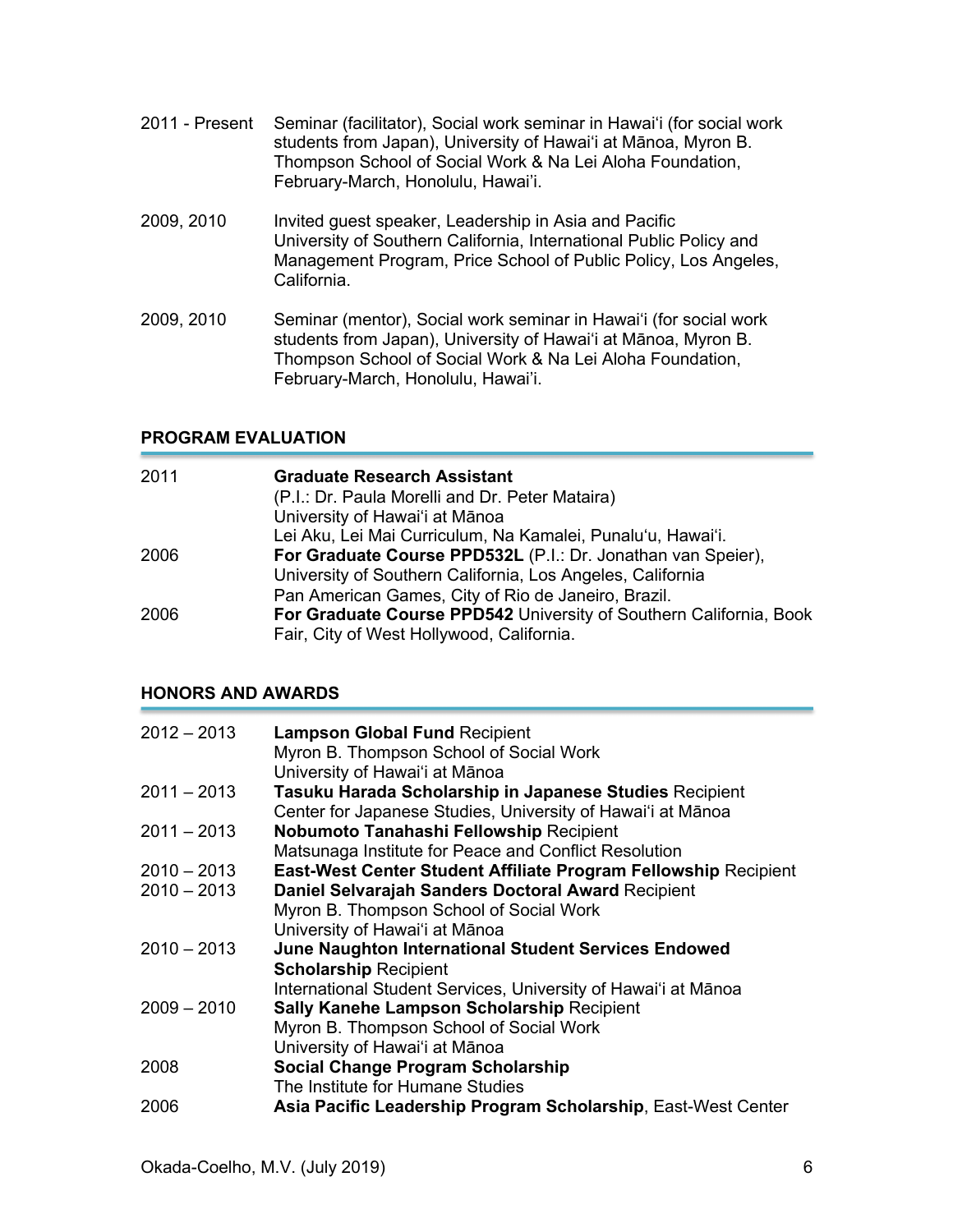| 2006 | <b>Distinguished Academic Achievement Award</b>                      |
|------|----------------------------------------------------------------------|
|      | International Student Association, University of Southern California |
| 2006 | <b>Excellent Leadership Award</b>                                    |
|      | International Student Association, University of Southern California |

## **INTERVIEWS**

| 2017 | Interviewed by Japan Tobacco International on well-being and<br>lifestyle |
|------|---------------------------------------------------------------------------|
| 2015 | Interviewed for the USC IPPAM Outstanding Alumni Program,                 |
|      | <b>University of Southern California</b>                                  |
| 2014 | Interviewed for the Alumni Magazine                                       |
|      | Nevada-California Institute Consortium, Tokyo, Japan                      |
| 2013 | Interviewed by Noe Tanigawa on Ainu, Japan's indigenous people            |
|      | Hawaii Public Radio, Honolulu, Hawai'i                                    |
| 2013 | Interviewed by PacRim Marketing Group, Inc., Honolulu, Hawai'i            |

## **TRANSLATION (Selected)**

| $2017 - 2019$ | Film " <b>Papa mau, the way finder</b> " (English to Japanese)      |
|---------------|---------------------------------------------------------------------|
| 2016          | Music event "Cross currents: pro music Nipponia," East-West         |
|               | Center Arts Program (Japanese to English, English to Japanese)      |
| 2014          | Art exhibit "Living lacquer traditions," East-West Center Arts      |
|               | Program (Japanese to English, English to Japanese)                  |
| 2013          | Art exhibit "Ainu treasures: a living tradition in northern Japan," |
|               | East-West Center Arts Program (Japanese to English, English to      |
|               | Japanese)                                                           |
| 2012          | Film "Haruzo: A life among the spirits" (Japanese to English)       |

## **COMMITTEE MEMBERSHIPS**

| 2014 – 2019 | International Education Committee, University of Hawai'i Community |
|-------------|--------------------------------------------------------------------|
|             | <b>Colleges</b>                                                    |

*University of Hawaiʻi Kapiʻolani Community College* 2014 – 2019 Committee, Faculty Student Relations Committee 2016 – 2017 Committee, Professional Rights and Responsibilities Committee

*Community*

| ------------  |                                                                                |
|---------------|--------------------------------------------------------------------------------|
|               | 2019 – Present Council Leader, U.S.-Japan Council                              |
|               | 2016 – Present Co-Founder & Vice-President (pro bono), Lökahi Foundation,      |
|               | Honolulu, Hawai'i                                                              |
|               | 2014 – Present Liaison Committee, Nippon Voyaging Association, Miyazaki, Japan |
| $2014 - 2018$ | Committee, Hawaii-Hachijo Island Study Committee, Hachijo,                     |
|               | Tokyo, Japan                                                                   |
|               |                                                                                |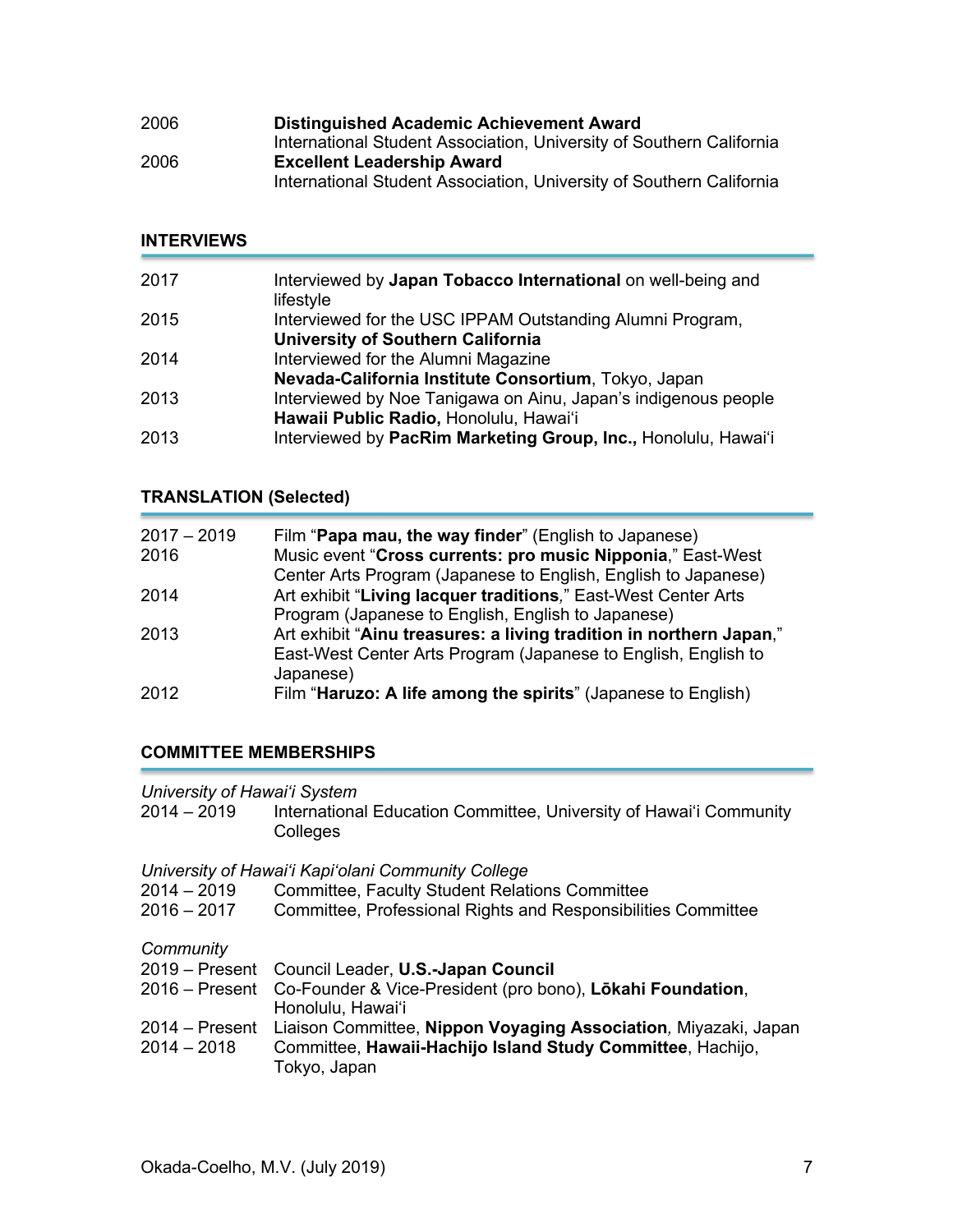#### *University of Southern California*

| 2006          | Production Manager, International Public Policy and Management     |
|---------------|--------------------------------------------------------------------|
|               | <b>Program Newsletter/Journal</b>                                  |
| $2005 - 2006$ | Vice President, International Public Policy and Management         |
|               | <b>Program Student Senate</b>                                      |
| $2005 - 2006$ | International Scholars Committee, Graduate and Professional        |
|               | <b>Students Senate</b>                                             |
| $2005 - 2006$ | <b>Campus Safety Committee, Graduate and Professional Students</b> |
|               | Senate                                                             |
|               |                                                                    |
|               |                                                                    |

*Montclair State University*

1999 – 2000 Committee, **Student-Athlete Council**

## **PROFESSIONAL MEMBERSHIPS**

Council Leader, **U.S.-Japan Council** Member, **International Federation of Social Workers** Member, **Asia and Pacific Association for Social Work Education** Member, **Association for Asian Studies** Member, **Native American & Indigenous Studies Association** Member, **NAFSA, Association of International Educators**

### **PROFESSIONAL AND COMMUNITY SERVICES**

| $2018 -$ Present<br>$2016 -$ Present<br>2016 - Present | Grant Writing for Kobira Healthcare Hawaii, Honolulu, Hawai'i<br>The Change Academy, Lōkahi Foundation, Honolulu, Hawai'i<br>Okinawa Yuhi Project, Hawai'i United Okinawa Association & Lōkahi<br>Foundation, Honolulu, Hawai'i |
|--------------------------------------------------------|---------------------------------------------------------------------------------------------------------------------------------------------------------------------------------------------------------------------------------|
| $2012 -$ Present                                       | Secretary, East-West Center Association Latin America Alumni<br><b>Chapter</b>                                                                                                                                                  |
| $2009 -$ Present                                       | Hawaii Social Work Seminar Mentor Sessions, Honolulu, Hawai'i                                                                                                                                                                   |
| $2014 -$ Present                                       | Grant Writing for the Nippon Voyaging Association, Miyazaki, Japan                                                                                                                                                              |
| 2014                                                   | <b>Research Support, art exhibit "Living lacquer traditions," East-West</b>                                                                                                                                                     |
|                                                        | Center Arts Program, Honolulu, Hawai'i                                                                                                                                                                                          |
| $2013 - 2016$                                          | Board Member, East-West Center Association Hawaii Alumni                                                                                                                                                                        |
|                                                        | Chapter, Honolulu, Hawai'i                                                                                                                                                                                                      |
| $2013 - 2015$                                          | Planning Committee, Hawai'i Tohoku TOMODACHI Summit,                                                                                                                                                                            |
|                                                        | Rainbow for Japan Kids Project, Honolulu, Hawai'i                                                                                                                                                                               |
| 2013                                                   | Film Screening Chair, Film: Haruzo: A Life Among the Spirits,                                                                                                                                                                   |
|                                                        | Honolulu, Hawai'i                                                                                                                                                                                                               |
| 2013                                                   | <b>Proposer and Research Support, art exhibit, Ainu treasures: a living</b>                                                                                                                                                     |
|                                                        | tradition in northern Japan, East-West Center Arts Program, Honolulu,                                                                                                                                                           |
|                                                        | Hawai'i                                                                                                                                                                                                                         |
| 2009                                                   | Film Screening Committee, Film: Gaia Symphony No. 4, Honolulu,                                                                                                                                                                  |
|                                                        | Hawai'i                                                                                                                                                                                                                         |
| $2008 -$ Present                                       | Volunteer, Na Kalai Wa'a 'O Kaua'i Namahoe, Kaua'i                                                                                                                                                                              |
| $2007 -$ Present                                       | Volunteer, Polynesian Voyaging Society, Honolulu, Hawai'i                                                                                                                                                                       |